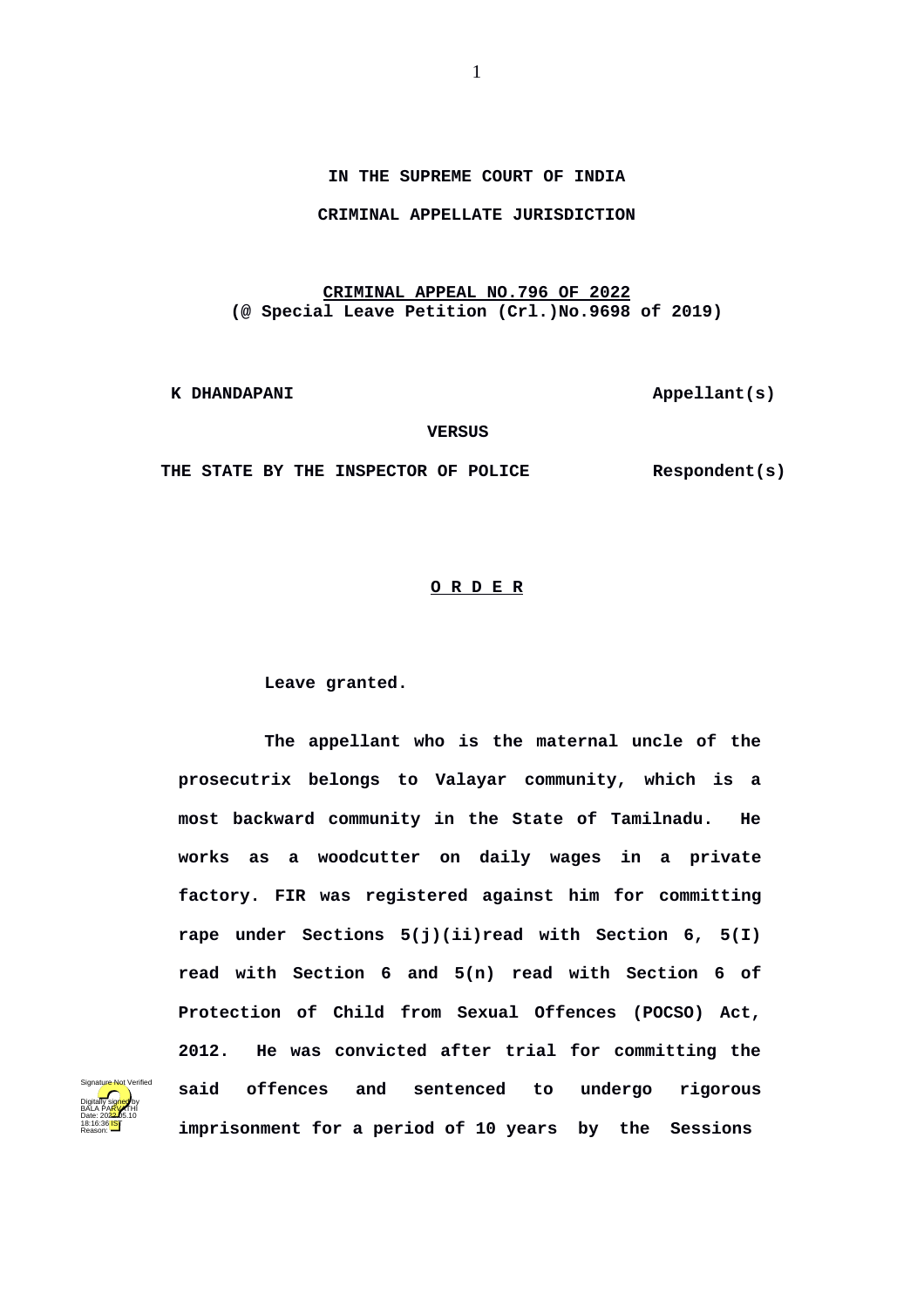**Judge, Fast Track Mahila Court, Tiruppur on 31.10.2018. The High Court, by an order dated 13.02.2019, upheld the conviction and sentence. Aggrieved thereby, the appellant has filed this appeal.**

**Mr. M.P.Parthiban, learned counsel appearing for the appellant, submitted that allegation against him was that he had physical relations with the prosecutrix on the promise of marrying her. He stated that, in fact, he married the prosecutrix and they have two children.**

**The appellant submitted that this Court should exercise its power under Article 142 of the Constitution and ought to do complete justice and it could not be in the interest of justice to disturb the family life of the appellant and the prosecutrix.**

**After hearing the matter for some time on 08th March, 2022, we directed the District Judge to record the statement of the prosecutrix about her present status. The statement of the prosecutrix has been placed on record in which she has categorically stated that she has two children and they are being taken care of by the appellant and she is leading a happy married life.** 

 **Dr. Joseph Aristotle S., learned counsel appearing for the State, opposed the grant of any relief to the appellant on the ground that the prosecutrix was**

2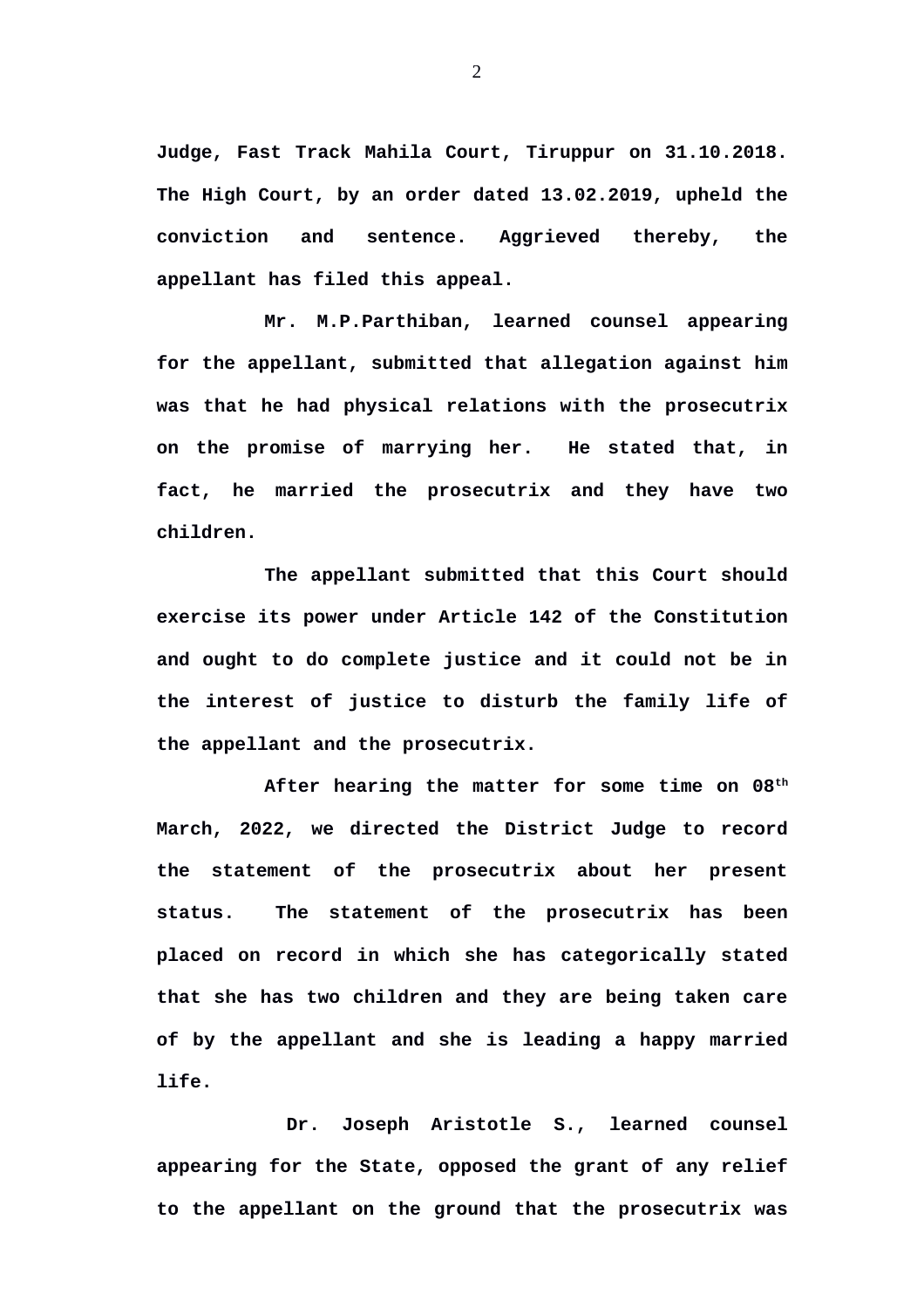**aged 14 years on the date of the offence and gave birth to the first child when she was 15 years and second child was born when she was 17 years. He argued that the marriage between the appellant and the prosecutrix is not legal. He expressed his apprehension that the said marriage might be only for the purpose of escaping punishment and there is no guarantee that the appellant will take care of the prosecutrix and the children after this Court grants relief to him.** 

**In the peculiar facts and circumstances of this case, we are of the considered view that the conviction and sentence of the appellant who is maternal uncle of the prosecutrix deserves to be set aside in view of the subsequent events that have been brought to the notice of this Court. This Court cannot shut its eyes to the ground reality and disturb the happy family life of the appellant and the prosecutrix. We have been informed about the custom in Tamilnadu of the marriage of a girl with the maternal uncle.** 

**For the aforesaid mentioned reasons, the conviction and sentence of the appellant is set aside in the peculiar facts of the case and shall not be treated as a precedent. The appeal is accordingly, disposed of. Pending application(s), if any, shall stand disposed of.**

3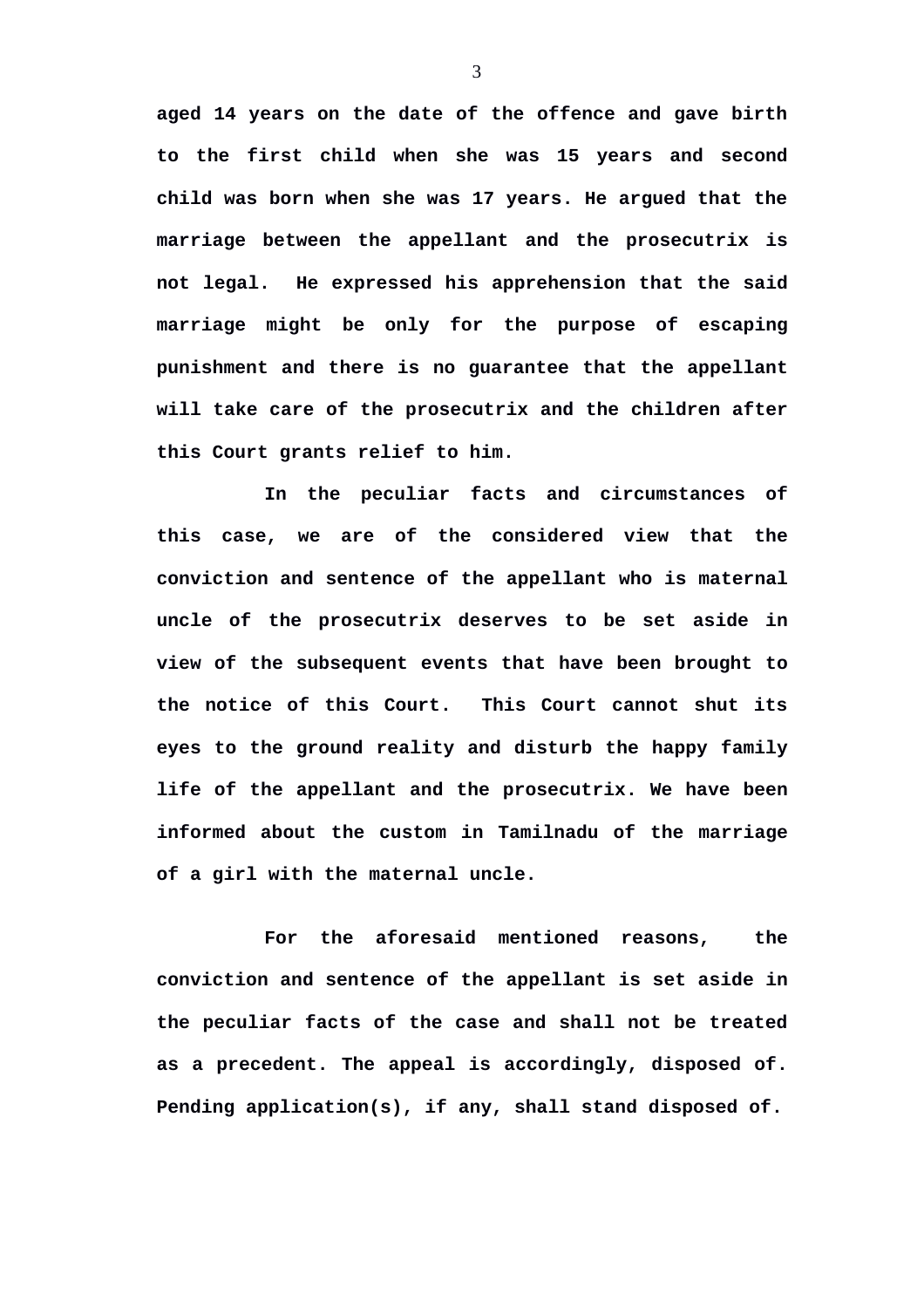**In case, the appellant does not take proper care of the prosecutrix, she or the State on behalf of the prosecutrix can move this Court for modification of this Order.**

> **....................J (L. NAGESWARA RAO)**

> **....................J (B.R. GAVAI)**

 **NEW DELHI; 09th May, 2022.**